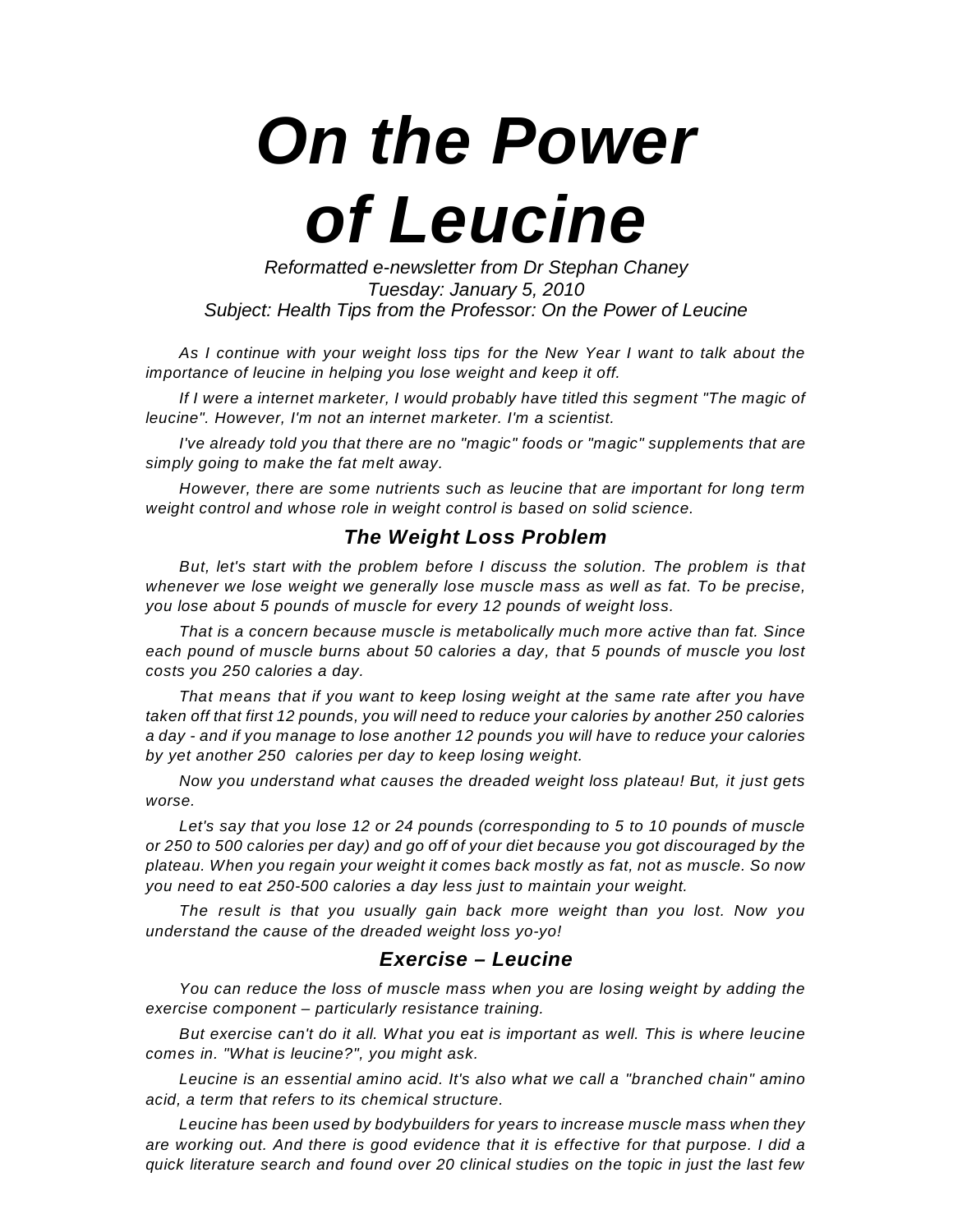*years - but that is another story for another time.*

*It has just been in the last few years that evidence started to accumulate that leucine can also help preserve muscle mass when people are losing weight.*

*This research was spearheaded by Dr. O. K. Layman and colleagues at the University of Illinois.*

*Their early studies showed that leucine stimulates the synthesis of new protein in the muscle, suppresses appetite and results in better blood sugar control. They then showed that leucine supplementation during weight loss in animals resulted in greater overall weight loss and better retention of lean muscle mass. They went on to do two clinical studies with women, aged 40-56, who had BMls of 31 (if BMI is not a familiar term, suffice it to say that those women really needed to lose weight).*

*Dr. Layman had discovered in preliminary studies that leucine was most effective in preserving muscle mass when the carbohydrate to protein ratio was 1.5:1 (For comparison, current dietary guidelines recommend a carbohydrate to protein ration of 3.:5 1, and that is the formula most weight loss diets follow).*

*Thus, the experimental diet designed by Dr. Layman provided 10 g of leucine/day in a diet with an overall carbohydrate to protein ratio of 1.5:1. The control diet only provided 5 g of leucine in a diet with an overall carbohydrate to protein ratio of 3.5:1.*

*The two diets were identical in terms of calories (~1700 calories/day) and were designed to create an energy deficit of ~500 calories/day. The diets contained identical amounts of fat (30% of calories) and fiber (~20 g/day).*

*The first study lasted for 10 weeks and did not have an exercise component. The second study lasted for 16 weeks and both groups in that study exercised 5 days /week using an exercise program designed to create an energy deficit of 300 calories/day.*

*There was no significant difference in overall weight loss between the high leucine high protein group and the control group in either study – but there was a huge difference in where that weight loss came from.*

*In the second study with the exercise component only 4% of the weight loss came from muscle in the high leucine - high protein group compared to 16% from muscle in the control group.*

*As you might expect, the first group that didn't exercise didn't do as well. In that study 11 % of the weight loss came from muscle in the high leucine - high protein group compared to 18% from muscle in the control group.*

*You may have noticed that exercise had only a modest effect on preserving muscle mass for the subjects on a standard weight loss diet (16% loss of muscle mass with exercise compared to 18% muscle loss without).*

*The bottom line is that if you want to rely on exercise to preserve muscle mass on a standard weight loss diet, it really has to be high intensity resistance exercise.*

*In contrast exercise was much more effective in preserving muscle mass in the high leucine - high protein group (4% loss of muscle mass with exercise compared to 11 % loss of muscle mass without exercise).*

*The bottom line is that weight loss diets providing around 10 g of leucine/day coupled with a 1.5:1 ratio of carbohydrate to protein are more effective at preserving muscle mass than the kind of weight loss diet that most people follow.*

## *Shaklee CINCH Inch Loss Plan*

*Some of you may be asking how this relates to Shaklee's Cinch Inch Loss Plan. The Cinch Inch Loss Plan provides 12 g of leucine/day and the carbohydrate to protein ratio is 1.4:1 for the Cinch Shake Mix and 1.6:1 for the Cinch Meal Bar.*

*So it shouldn't come as any surprise that in Shaklee's 12 week clinical study of people on the Cinch Inch Loss Plan the average weight loss was 15.4 pounds - and none of*